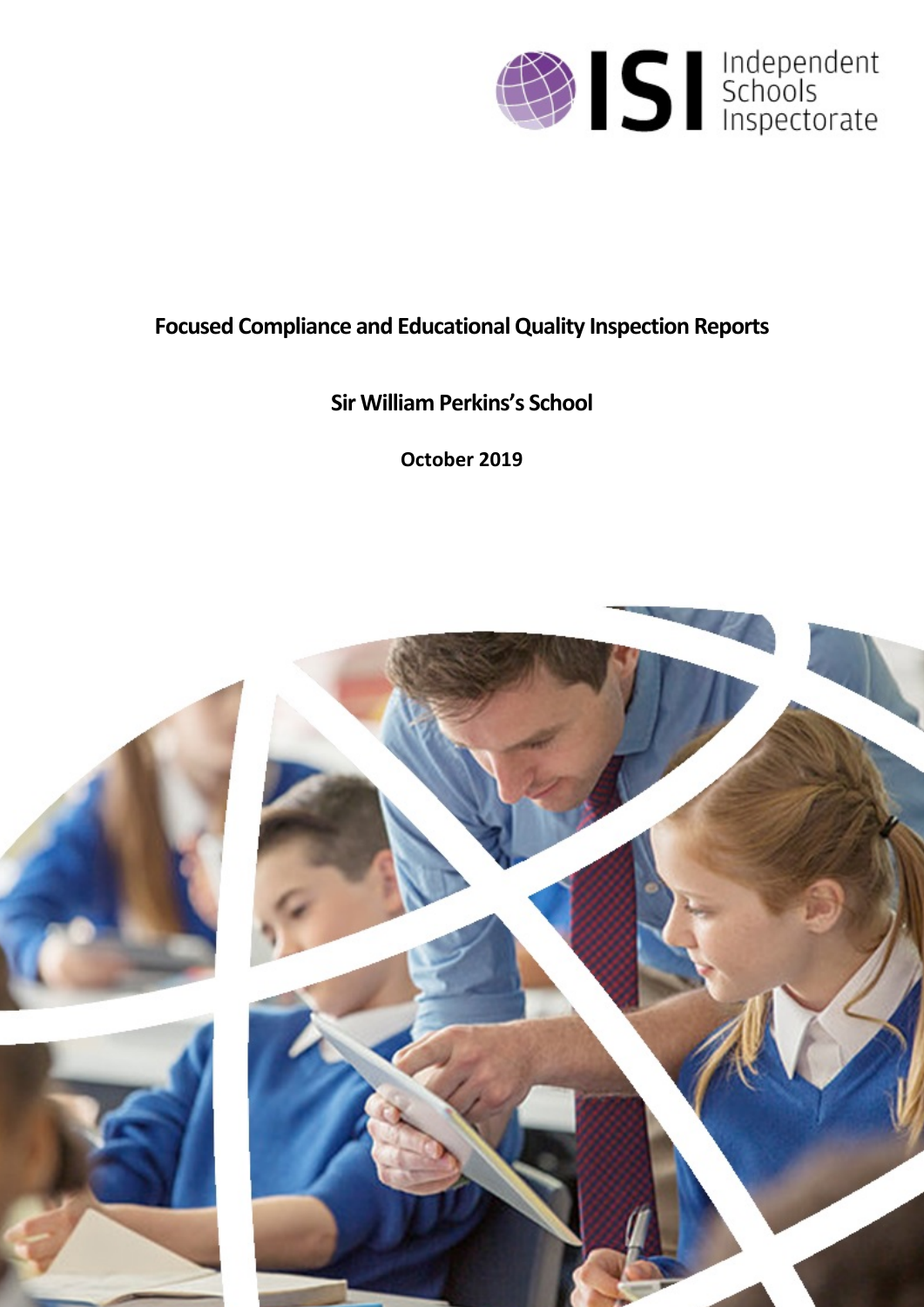# **Contents**

|    | <b>School's Details</b>                                              | 3                       |
|----|----------------------------------------------------------------------|-------------------------|
| 1. | <b>Background Information</b>                                        | 4                       |
|    | <b>About the school</b>                                              | 4                       |
|    | What the school seeks to do                                          | 4                       |
|    | <b>About the pupils</b>                                              | 4                       |
| 2. | <b>Regulatory Compliance Inspection</b>                              | 5                       |
|    | Preface                                                              | 5                       |
|    | <b>Key findings</b>                                                  | 6                       |
|    | PART 1 - Quality of education provided                               | 6                       |
|    | PART 2 - Spiritual, moral, social and cultural development of pupils | 6                       |
|    | PART 3 - Welfare, health and safety of pupils                        | 6                       |
|    | PART 4 – Suitability of staff, supply staff, and proprietors         | 6                       |
|    | <b>PART 5 - Premises of and accommodation at schools</b>             | 6                       |
|    | <b>PART 6 - Provision of information</b>                             | $\overline{\mathbf{z}}$ |
|    | PART 7 - Manner in which complaints are handled                      | 7                       |
|    | PART 8 - Quality of leadership in and management of schools          | 7                       |
| 3. | <b>Educational Quality Inspection</b>                                | 8                       |
|    | <b>Preface</b>                                                       | 8                       |
|    | <b>Key findings</b>                                                  | 9                       |
|    | <b>Recommendations</b>                                               | 9                       |
|    | The quality of the pupils' academic and other achievements           | 9                       |
|    | The quality of the pupils' personal development                      | 11                      |
| 4. | <b>Inspection Evidence</b>                                           | 14                      |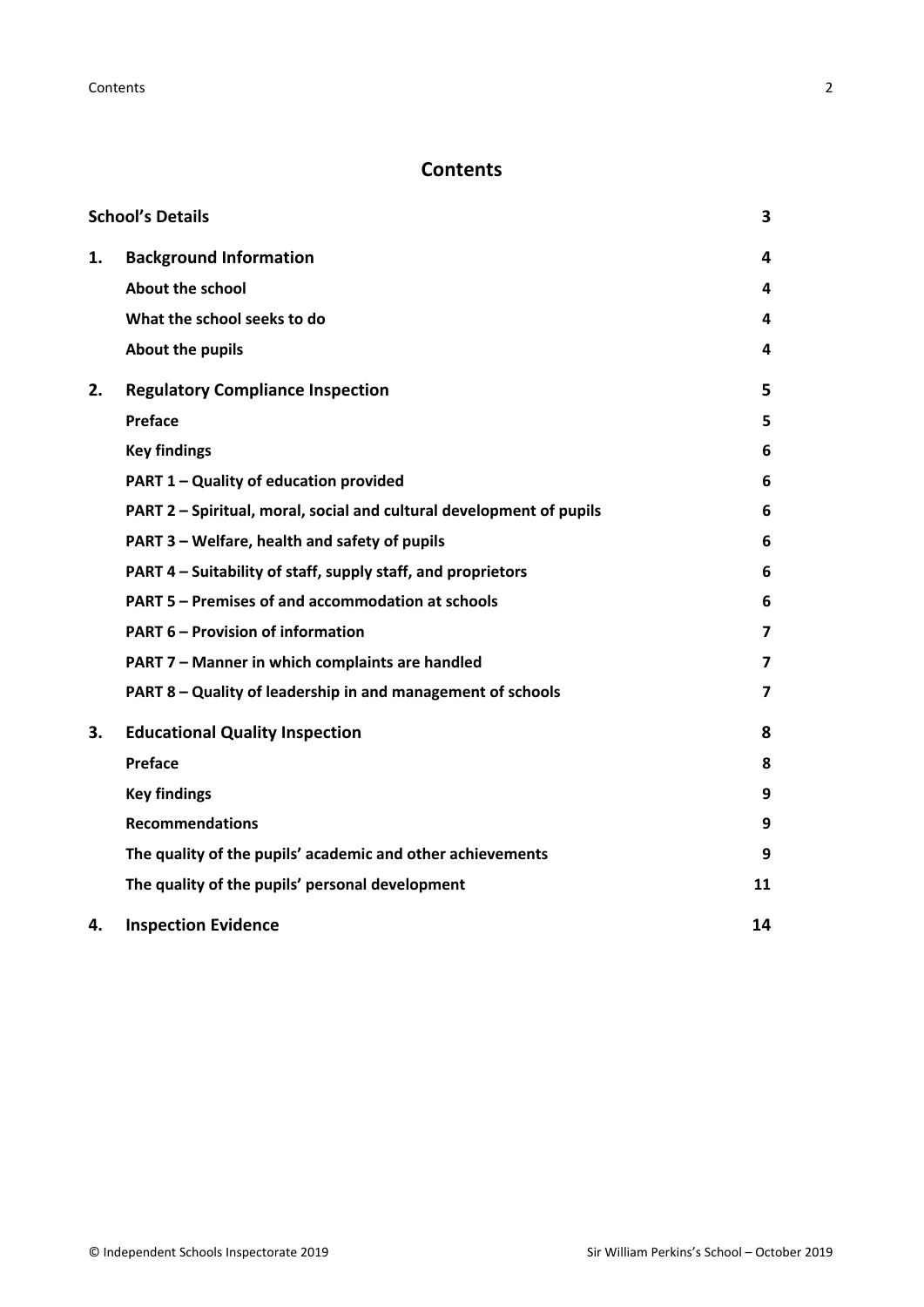| <b>School</b>                    | Sir William Perkins's                                                                        |
|----------------------------------|----------------------------------------------------------------------------------------------|
| <b>DfE</b> number                | 936/6535                                                                                     |
| <b>Registered charity number</b> | 1060597                                                                                      |
| <b>Address</b>                   | Sir William Perkins's School<br><b>Guildford Road</b><br>Chertsey, Surrey<br><b>KT16 9BN</b> |
| <b>Telephone number</b>          | 01932 574900                                                                                 |
| <b>Email address</b>             | office@swps.co.uk                                                                            |
| <b>Headteacher</b>               | Mr Chris Muller                                                                              |
| <b>Chair of governors</b>        | Mr Geoff Want                                                                                |
| Age range                        | 11 to 18                                                                                     |
| Number of pupils on roll         | 587                                                                                          |
|                                  | <b>Sixth Form</b><br><b>Seniors</b><br>477<br>110                                            |
| <b>Inspection dates</b>          | 15 to 18 October 2019                                                                        |

# <span id="page-2-0"></span>**School's Details**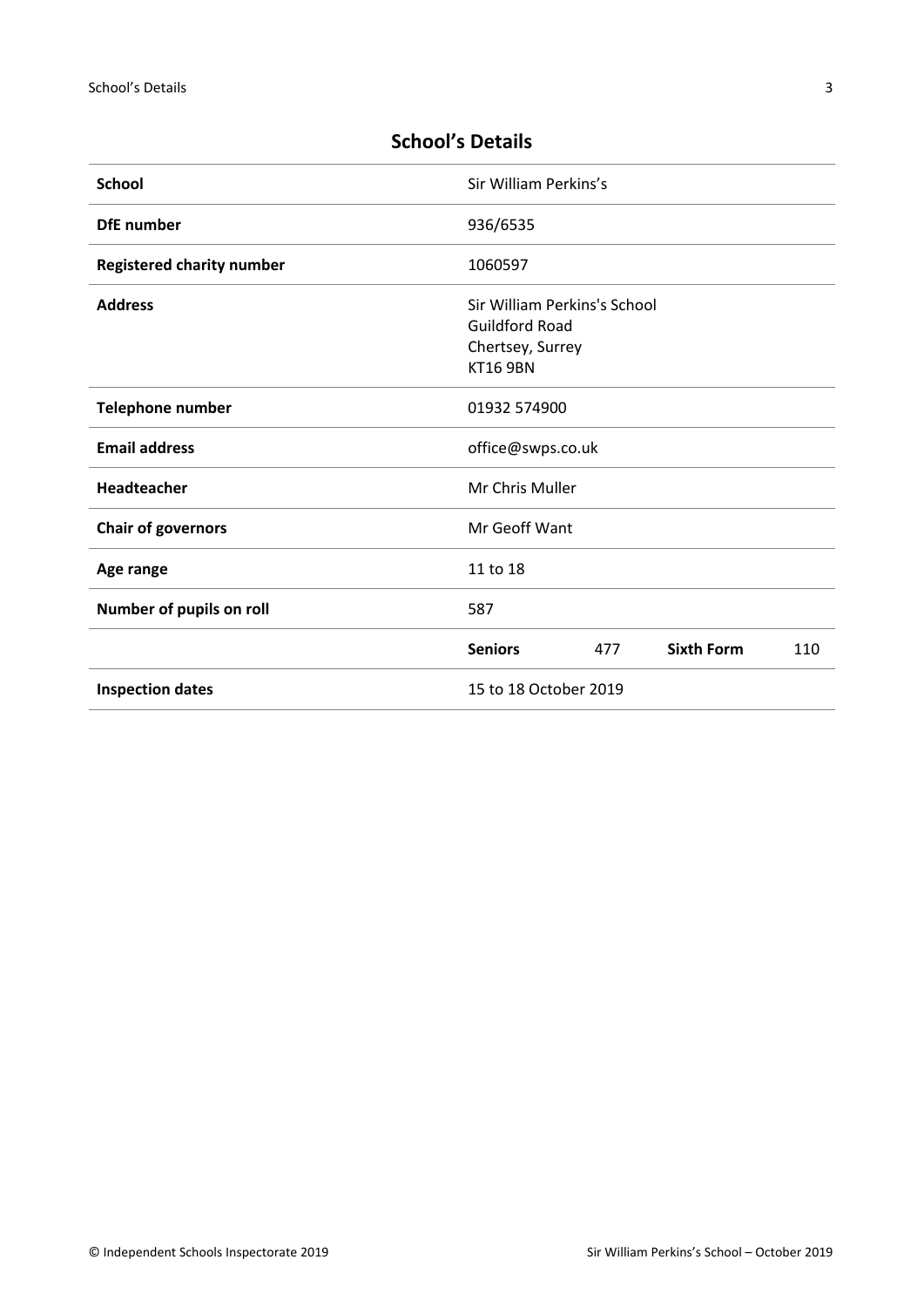# <span id="page-3-0"></span>**1. Background Information**

### <span id="page-3-1"></span>**About the school**

- 1.1 Sir William Perkins's School is an independent day school for pupils aged between 11 and 18 years. It is registered as a single-sex school for female pupils. It was founded in 1725 to educate the 'poor boys' of Chertsey, but later became a girls' grammar school.
- 1.2 Its ethos reflects its Christian foundation, though it welcomes pupils of all faiths. The school has charitable status and is a limited company; its governors are directors and trustees of the company and governors of the foundation.
- 1.3 Since the last inspection the school has built a new sixth form centre and a boat house along with the introduction of a new school uniform.

#### <span id="page-3-2"></span>**What the school seeks to do**

1.4 The school aims for pupils to develop fully as individuals with integrity, who think independently and are confident, responsible and unselfish members of the community. The school endeavoursto inspire excellence in academic standards, promote the resilience to learn from mistakes and to cultivate good work habits and so enable pupils to succeed in their chosen career.

## <span id="page-3-3"></span>**About the pupils**

1.5 Pupils come from a range of professional backgrounds, the majority living within a 10-mile radius of the school. Nationally standardised test data provided by the school indicate that the ability of the pupils is above average. The school has identified 62 pupils as having special educational needs and/or disabilities(SEND) including dyslexia and dyspraxia, 18 of whom receive additionalspecialist help. One pupil in the school has an education, health and care (EHC) plan. There are 44 pupils for whom English is an additional language (EAL), five of whom receive additional support. Data used by the school has identified 106 pupils as being the most able in the school's population, and the curriculum is modified for them and for other pupils because of their special talents in sport, music and drama.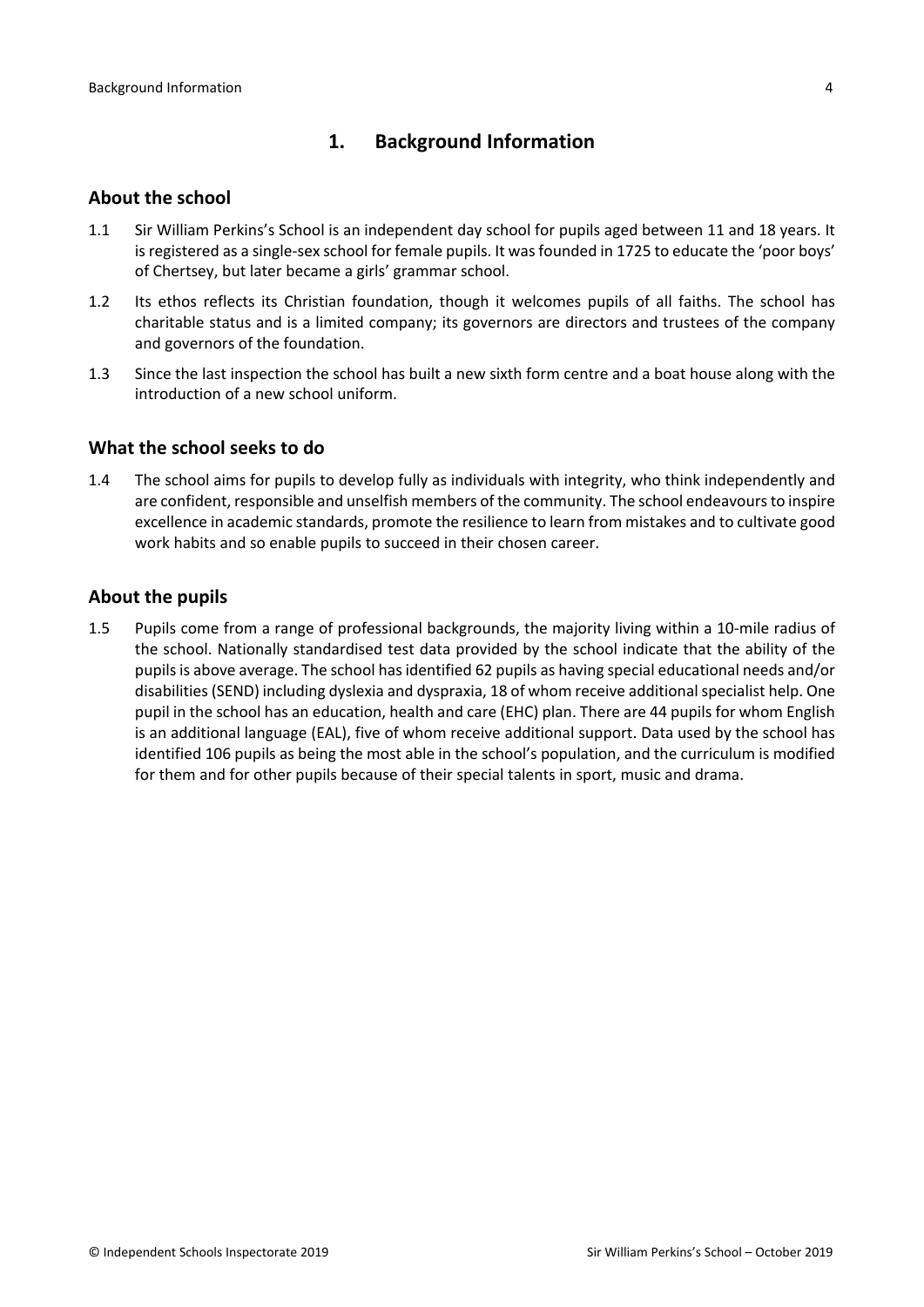# <span id="page-4-0"></span>**2. Regulatory Compliance Inspection**

### <span id="page-4-1"></span>**Preface**

The registration authority for independent schools is the Department for Education (DfE), which directs inspection according to a specified frequency or at any time where the DfE has particular concerns about a school. The Independent Schools Inspectorate (ISI) is the body approved by the Secretary of State for the purpose of inspecting schools which are, or whose heads are, in membership of the associations which form the Independent Schools Council (ISC) and reporting on the extent to which they meet the Independent School Standards ('the standards') in the Schedule to the Education (Independent School Standards) Regulations 2014. Accordingly, inspection records whether the school meets each of these standards, which are arranged in eight Parts, each of which is divided into separate paragraphs. Additionally, the inspection reports on the school's accessibility plan under Schedule 10 of the Equality Act 2010 and the ban on corporal punishment under section 548 of the Education Act 1996. It comments on the progress made by the school in meeting the compliance action points set out in the school's most recent statutory inspection.

All association independent schools will have an inspection within three yearsfrom April 2016, in accordance with the Framework and DfE requirements. The inspection may be of COMPLIANCE ONLY or a combined inspection of EDUCATIONAL QUALITY AND COMPLIANCE depending on a number of factors, including findings from their most recent inspection. Schools judged not to meet the standards may also be subject to a progress monitoring visit before their next routine inspection. The progress monitoring visit will judge whether the school has taken the necessary action to meet any un-met standards identified at their previous inspection.

The inspection was also carried out under the arrangements of the ISC Associations for the maintenance and improvement of the quality of their membership.

**This is a FOCUSED COMPLIANCE INSPECTION which was combined with an inspection of EDUCATIONAL QUALITY, the report of which appears later in this document. The COMPLIANCE inspection reports only on the school's compliance with the standards.** The standards represent minimum requirements and judgements are given either as **met** or as **not met**. All schools are required to meet all the standards applicable to them. Where the minimum requirements are not met, this is clearly indicated in the relevant section of the report and the school is required to take the actions specified. In this focused compliance inspection, key regulations and standards have been inspected in detail. These are the regulations on safeguarding; measures to guard against bullying; arrangements for pupils' health and safety, arrangements to check the suitability of staff; the provision of information to parents; the handling of parents' complaints; and other related aspects of leadership and management. The remaining standards and requirements are deemed to continue to be met unless evidence to the contrary has been found.

Inspections do not include matters that are outside of the regulatory framework described above, such as: an exhaustive health and safety audit; compliance with data protection requirements; an in-depth examination of the structural condition of the school, its services or other physical features; contractual arrangements with parents; an investigation of the financial viability of the school or its accounting procedures.

Inspectors may be aware of individual safeguarding concerns, allegations and complaints as part of the inspection process. Such matters will not usually be referred to specifically in published reports in this document but will have been considered by the team in reaching its judgements.

Links to the full regulations and requirements can be found here: The Education [\(Independent](http://www.legislation.gov.uk/uksi/2014/3283/contents/made) School Standards) [Regulations](http://www.legislation.gov.uk/uksi/2014/3283/contents/made) 2014.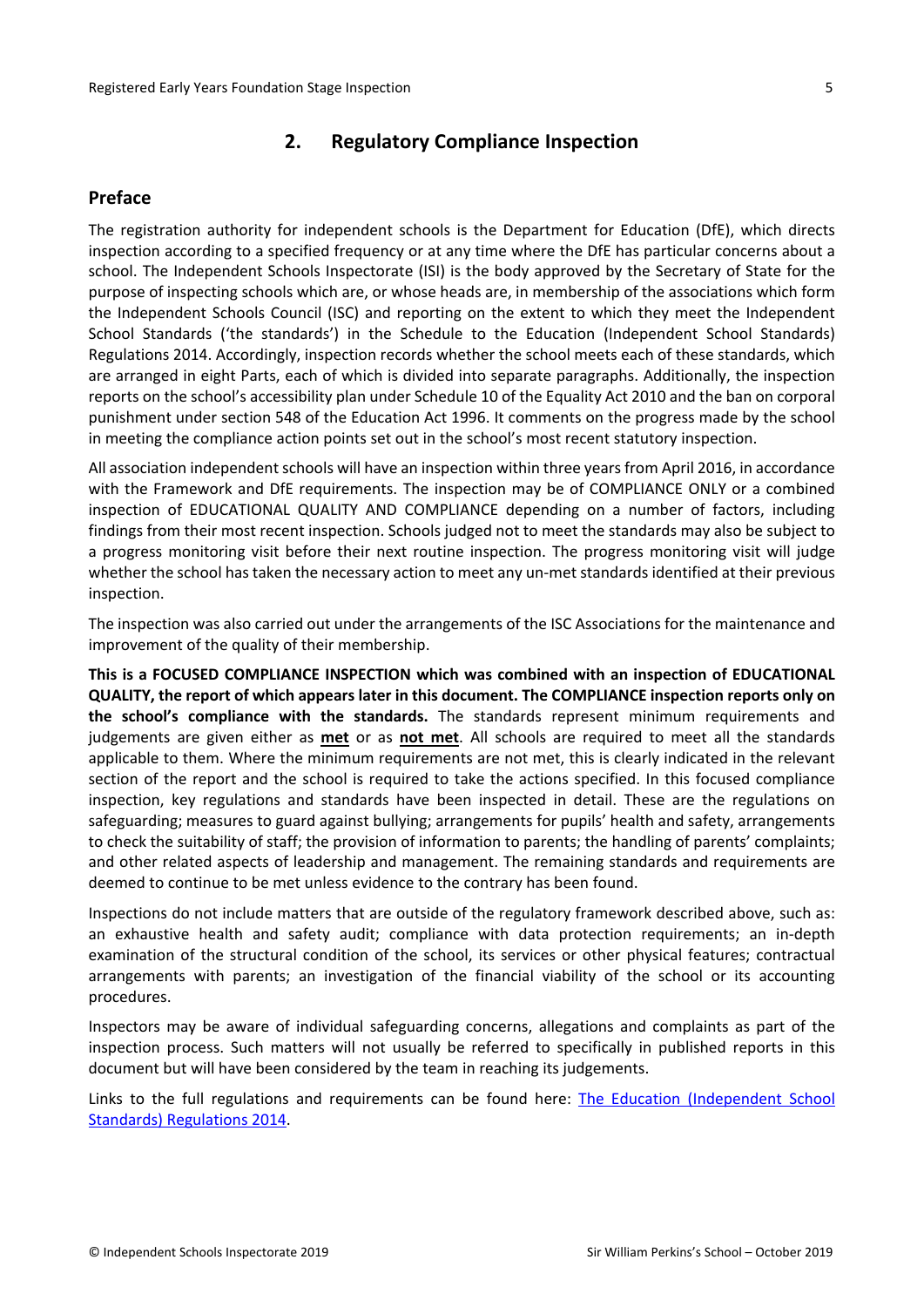# <span id="page-5-0"></span>**Key findings**

2.1 The school meets the standards in the schedule to the Education (Independent School Standards) Regulations 2014 and associated requirements, and no further action is required as a result of this inspection.

# <span id="page-5-1"></span>**PART 1 – Quality of education provided**

- 2.2 At GCSE in the years 2016 to 2018, performance has been well above the national average for maintained schools. Results in IGCSE examinations have been higher than worldwide norms.
- 2.3 In the sixth form, A-level results in the years 2016 to 2018 have been well above the national average for sixth formers in maintained schools.
- 2.4 The curriculum is documented, supported by appropriate plans and schemes of work for the pupils and covers the required breadth of material. The teaching enables pupils to make good progress, encompasses effective behaviour management and is supported by suitable resources. A suitable framework for the assessment of pupils' performance is in place.
- **2.5 The standards relating to the quality of education [paragraphs 1–4] are met.**

#### <span id="page-5-2"></span>**PART 2 – Spiritual, moral, social and cultural development of pupils**

- 2.6 Principles and values are actively promoted which facilitate the personal development of pupils as responsible, tolerant, law-abiding citizens.
- **2.7 The standard relating to spiritual, moral, social and cultural development [paragraph 5] is met.**

#### <span id="page-5-3"></span>**PART 3 – Welfare, health and safety of pupils**

- 2.8 Arrangements are made to safeguard and promote the welfare of pupils by means that pay due regard to current statutory guidance; good behaviour is promoted; bullying is prevented so far as reasonably practicable; health and safety requirements are met, including those relating to fire safety; provision is made for first aid. Pupils are properly supervised; admission and attendance registers are maintained, as required, and there is a strategic approach to risk assessment. A disability access plan is in place.
- **2.9 The standardsrelating to welfare, health and safety [paragraphs 6–16], the requirement of Schedule 10 of the Equality Act 2010, and the ban on corporal punishment undersection 548 of the Education Act 1996 are met.**

#### <span id="page-5-4"></span>**PART 4 – Suitability of staff, supply staff, and proprietors**

- 2.10 The school makes appropriate checks to ensure the suitability of staff, supply staff and proprietors, and a register is kept as required.
- **2.11 The standards relating to the suitability of those in contact with pupils at the school [paragraphs 17–21] are met.**

# <span id="page-5-5"></span>**PART 5 – Premises of and accommodation at schools**

2.12 Suitable toilet and changing facilities, and showering facilities where required by the standard, and appropriate accommodation for pupils' medical needs are provided. The premises are maintained to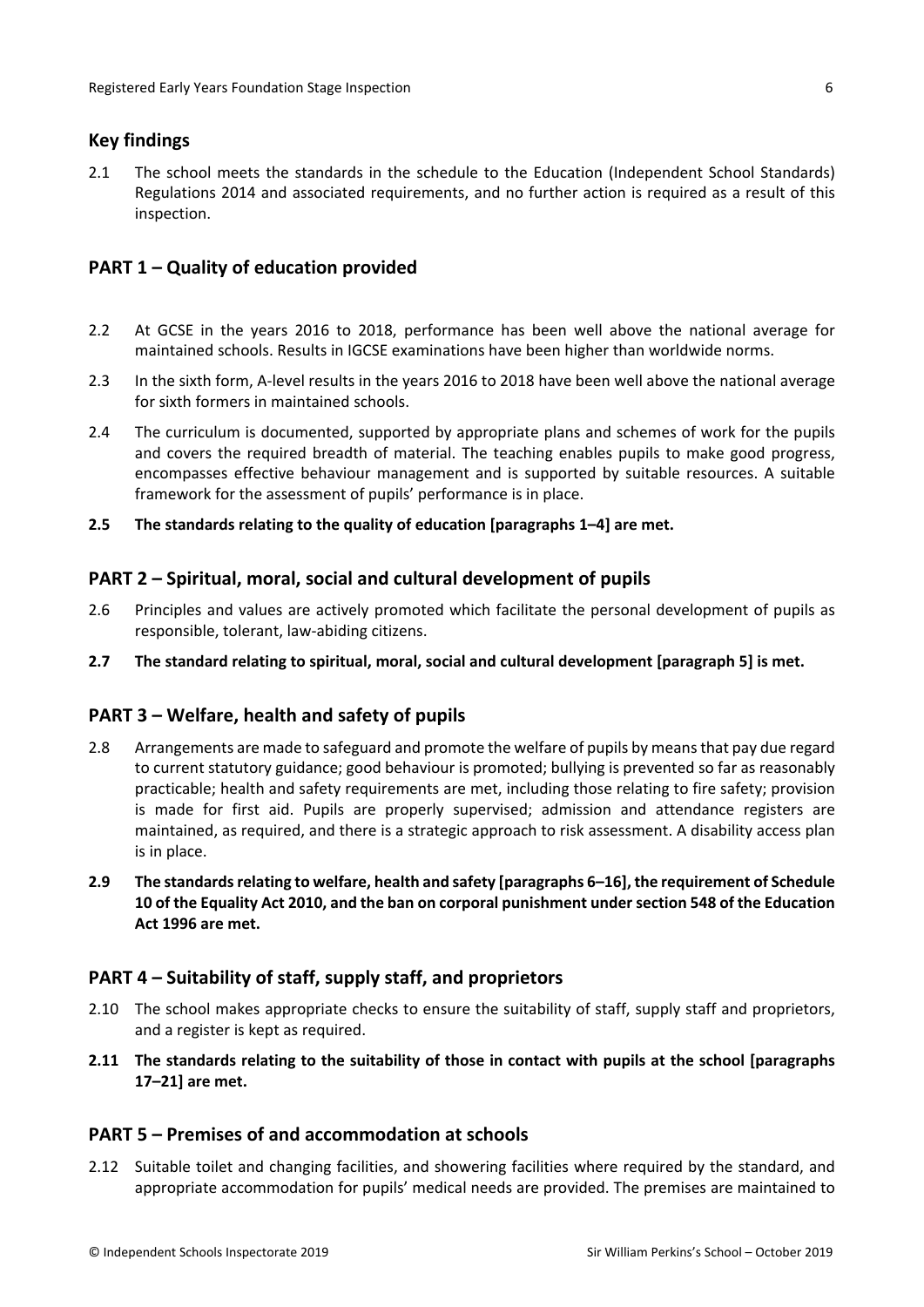a standard commensurate with health and safety; acoustics and lighting are appropriate; water provision is adequate. Suitable outdoor space is provided for physical education and outdoor play.

#### **2.13 The standards relating to the premises and accommodation [paragraphs 22–31] are met.**

## <span id="page-6-0"></span>**PART 6 – Provision of information**

2.14 A range of information is variously published, provided or made available to parents, inspectors and the Department for Education. This includes details about the proprietor, the ethos of the school and the curriculum, and of the school's arrangements for admission, behaviour and exclusions, bullying, health and safety, first aid, details of the complaints procedure, and the number of complaints registered under the formal procedure during the preceding school year, and the provision for any with education, health and care plans or English as an additional language. They also include particulars of the school's academic performance during the preceding school year, inspection reports and (for parents only) a report at least annually of their own child's progress. The safeguarding policy is posted on the school's website.

#### **2.15 The standard relating to the provision of information [paragraph 32] is met.**

#### <span id="page-6-1"></span>**PART 7 – Manner in which complaints are handled**

- 2.16 Parental complaints, if any, are handled effectively through a three-stage process, (informal, formal and a hearing before a panel of three, one of whom isindependent of the school). Each stage has clear time scales, and at the third stage the panel can make findings and recommendations which are communicated to the complainant. Records are kept appropriately, including of any action taken, whether or not a complaint is successful.
- **2.17 The standard relating to the handling of complaints [paragraph 33] is met.**

#### <span id="page-6-2"></span>**PART 8 – Quality of leadership in and management of schools**

- 2.18 The proprietor ensures that the leadership and management demonstrate good skills and knowledge, and fulfil their responsibilities effectively, so that the other standards are consistently met, and they actively promote the well-being of the pupils.
- **2.19 The standard relating to leadership and management of the school [paragraph 34] is met.**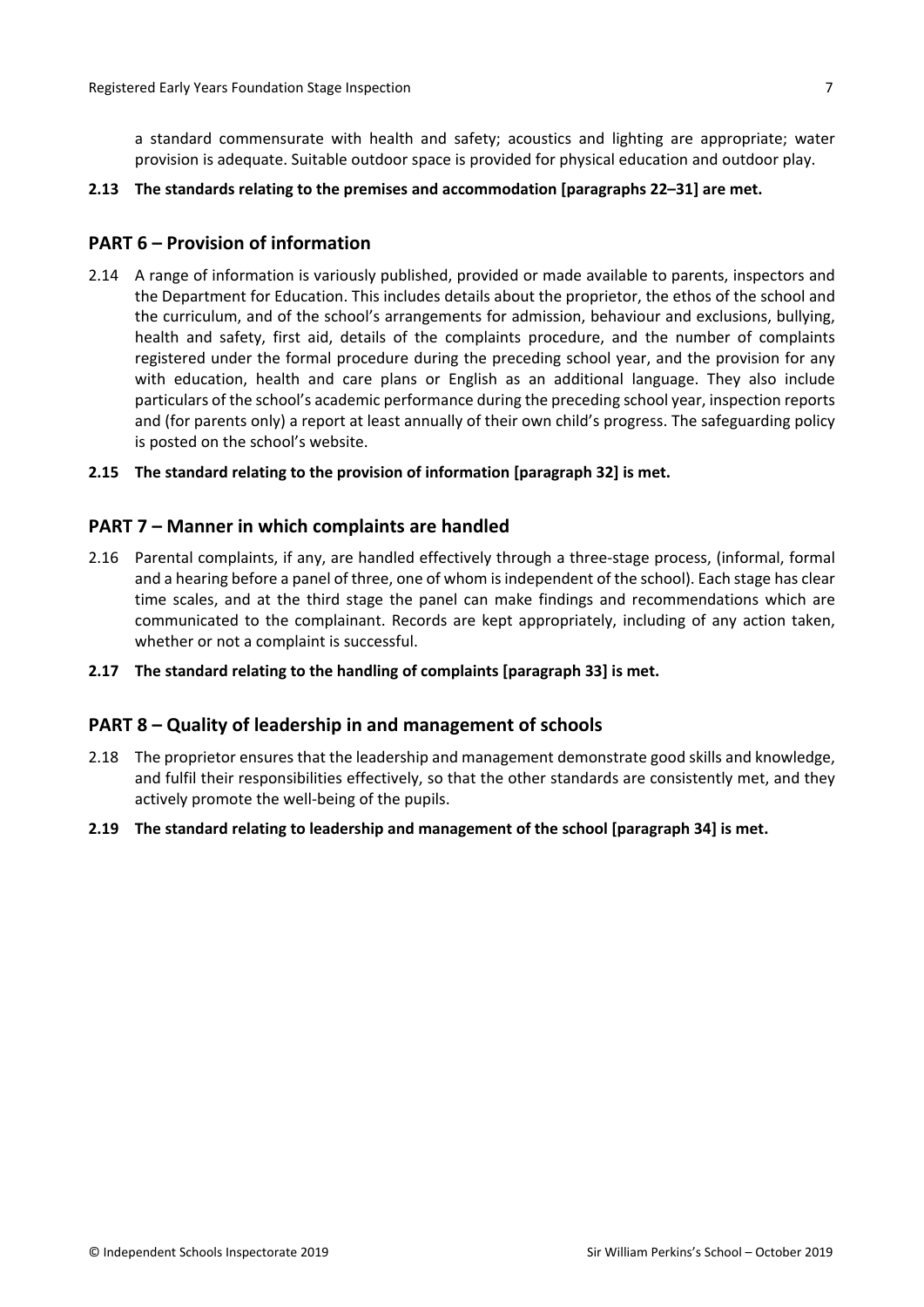# <span id="page-7-0"></span>**3. Educational Quality Inspection**

# <span id="page-7-1"></span>**Preface**

**The EDUCATIONAL QUALITY inspection reports on the quality of the school's work**. It focuses on the two key outcomes:

- The achievement of the pupils, including their academic development, and
- The personal development of the pupils.

Since the school was last inspected, the framework for inspection has changed. The current inspection framework uses different criteria and arrangements for grading from those used in previous inspection frameworks. The judgements made on this inspection are, therefore, not directly comparable to judgements made on previous inspections.

All independent schools are required to meet the requirements of the Independent School Standards. However, different inspectorates apply different frameworks that are suited to the different types of schools they inspect. The ISI terminology reflects quality judgements that are at least equivalent to those used by the national inspectorate, Ofsted. ISI reports do not provide a single overarching judgement for the school but instead give a clear judgement about key outcomes for pupils and information on the quality of the school's work.

**The headline judgements must include one of the ISI descriptors 'excellent', 'good', 'sound' or 'unsatisfactory'.**

Where necessary, National Curriculum nomenclature is used to refer to year groups in the school.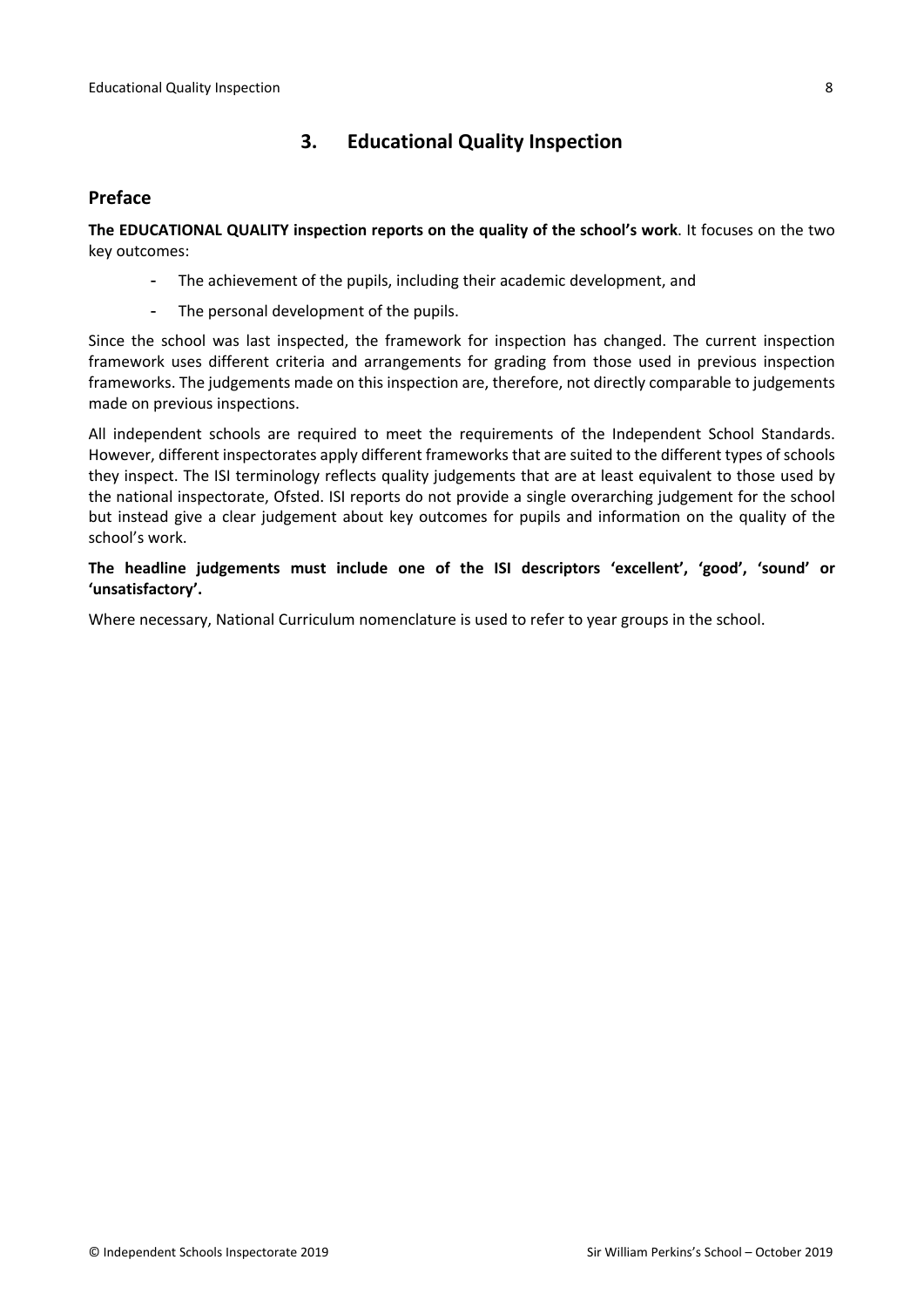# <span id="page-8-0"></span>**Key findings**

- 3.1 The quality of the pupils' academic and other achievements is excellent.
	- Pupils have highly developed learning skills and very positive attitudes to their education.
	- Pupils show strongly developed communication skills and apply them consistently well to their learning.
	- Pupils display excellent research skills.
- 3.2 The quality of the pupils' personal development is excellent.
	- Pupils demonstrate strong self-knowledge, self-esteem, self-confidence, self-discipline and resilience, so that they are well prepared for the next stage of their lives.
	- Pupils are very socially aware and so are able to work very effectively with others to solve problems and achieve common goals.
	- Pupils respect and value diversity within society, demonstrating sensitivity and tolerance to those from different backgrounds and cultural traditions.

## <span id="page-8-1"></span>**Recommendations**

- 3.3 In the context of the excellent outcomes, the school might wish to consider the following:
	- Pupils should acquire more independence in using information and communication technology (ICT) applications.
	- Pupils should improve their understanding of, and be able to articulate more clearly, the spiritual dimension of human existence.

# <span id="page-8-2"></span>**The quality of the pupils' academic and other achievements**

- 3.4 The quality of the pupils' academic and other achievements is excellent.
- 3.5 Pupils demonstrate the successful fulfilment of the school's aims as they are lively young people who enjoy learning, think independently and have energy and passion in their personal drive for success. All pupils, including those with special educational needs and disabilities (SEND), English as an additional language (EAL) and the most able have excellent levels of knowledge, skills and understanding across all areas of learning, whilst displaying insight into how their learning enriches their lives, now and in the future. This is because pupils respond well to a thoughtfully constructed curriculum and to teaching that displays a diverse range of traditional and innovative methods. This exemplifies the school's response to the previous inspection which recommended the use of a wider range of teaching methods to promote greater pupil intellectual development and to share new initiatives across the school, developments that have been carefully implemented by the school leadership and embedded in the school's learning ethos. Pupils show independent learning as a result of skilled teaching which develops, in all pupils, the confidence to hypothesise, analyse, synthesise and engage in thinking; for example in a junior gymnastics lesson pupils used digital recordings of their activity to reflect, and then articulate how to improve, subsequent to them improving their performance.
- 3.6 Pupils' verbal and written communication is excellent; they are articulate and speak with confidence. This is promoted through accomplished teaching, which encourages pupils to ask higher order questions spontaneously and engage in thoughtful academic debate both formally and informally. Essay work undertaken by pupils in English and the humanities showed a clear structured approach which became stylistically more sophisticated and nuanced as pupils matured. The quality of written work was excellent showing pupils who take a real pride in their learning. Pupils have well-developed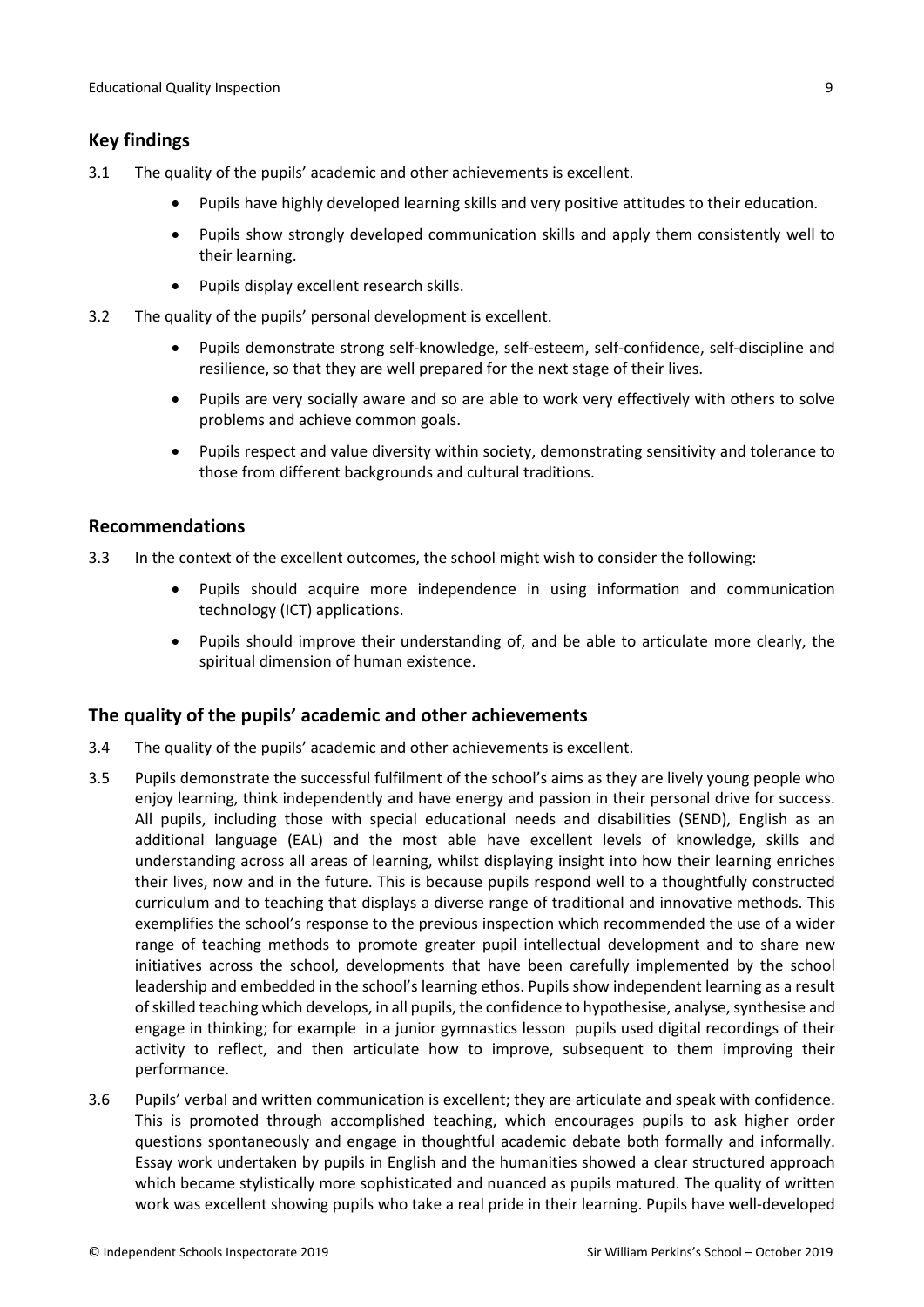skills in making links between subjects and develop clear overviews of concepts from a range of perspectives. Sixth formers make excellent progress in applying their critical listening skills because in many subjects teaching includes a very effective seminar approach underpinned by a strong rapport between teachers and pupils. For example, in a senior Spanish lesson entirely undertaken in the target language, pupils reflected critically on what they heard with appropriately precise responses. Pupil enjoyment and proficiency in reading has been enhanced through the management's introduction of a whole school silent reading period which gives pupils time in the week to read and reflect.

- 3.7 Pupils demonstrate a range of ICT skills under teacher direction, using resources for research and presentation across a range of subjects. Independent pupil selection and choice of ICT use has not yet become embedded in pupil learning across all subjects. Pupils effectively use the school's virtual learning environment which provides an additional distinct dimension for pupils to use in their learning. For example, the use of e-portfolios in senior design technology to record, monitor and review their work which mirrors processes in the work place. A strong thread running through the curriculum isthe pupils' ability in selecting appropriate mathematical processes when required. Pupils demonstrate convincing mathematical subject knowledge and apply mathematical skills across the curriculum where they easily incorporate their mathematical knowledge in a range of different contexts. This was seen in a senior chemistry lesson where a pupil was expertly supported in applying mathematical constructs to a practical situation. Cross-curricular understanding and enthusiasm is also exemplified through pupils' many successes in a range of external mathematical challenges and competitions.
- 3.8 Pupils' achievementsin external competitions, in gaining otherscholarly distinctions, and theirsuccess in sport and the arts are outstanding. Those with special talents outside school are also given full support and credit for their achievements. Pupils distinguish themselves in academic competitions in biology, physics, chemistry, computing and in Latin speaking competitions and gain speech and drama awards and over a quarter of the school is involved in The Duke of Edinburgh's Award (DofE) scheme with 37 gold awards gained in the last five years. In sport, individuals have enjoyed national and international success in badminton, swimming, netball and rowing. Well targeted strategic planning and development of sporting facilities, led by the governing body, in providing new buildings, staff and resources has led to sustained national and international success for pupils in rowing which impacts on pupils as a means to motivate excellence. As a result of the enthusiastic commitment of pupils to achieve personal success, the pupils who participate in the activities offered outside the classroom attain very high standards and for many this results in a resilient team-orientated approach in other areas of their lives.
- 3.9 Pupils demonstrate refined study and research skills which are consistently of very high quality, ranging from detailed note taking using, for example, mind maps and memorisation techniques which encourage independent study. These approaches are well supported by a well-resourced library in which pupils work independently. Independent study was further reflected after school with pupils across all year groups engaged in very productive private study in form rooms. Extended work reflecting pupils' perseverance in research skills and reflection was seen in many excellent research projects of varying age appropriate complexity. For example, a sixth form Extended Project Qualification (EPQ) illustrating a deep commitment to scholarship, produced a remarkable artefact based on Caravaggio's work, which reflects the high levels of attainment in this qualification in recent years. A strength of the school is the supervision by older pupils of younger pupils in undertaking mini extended projects based on the approach taken in the EPQ as shown by a project investigating how the public are manipulated by cigarette companies. Attainment in music is strong and results from the dedication of the pupils to practise and develop their aural skills. The expert staff support pupils' independent approaches as a means of developing their instrumental and singing skills to high standards as they achieve recognition in national ensembles, orchestras and in gaining choral scholarships. Together this all contributes to young people moving to the next stage in their lives against strong competition and being successful in whatever sphere they choose.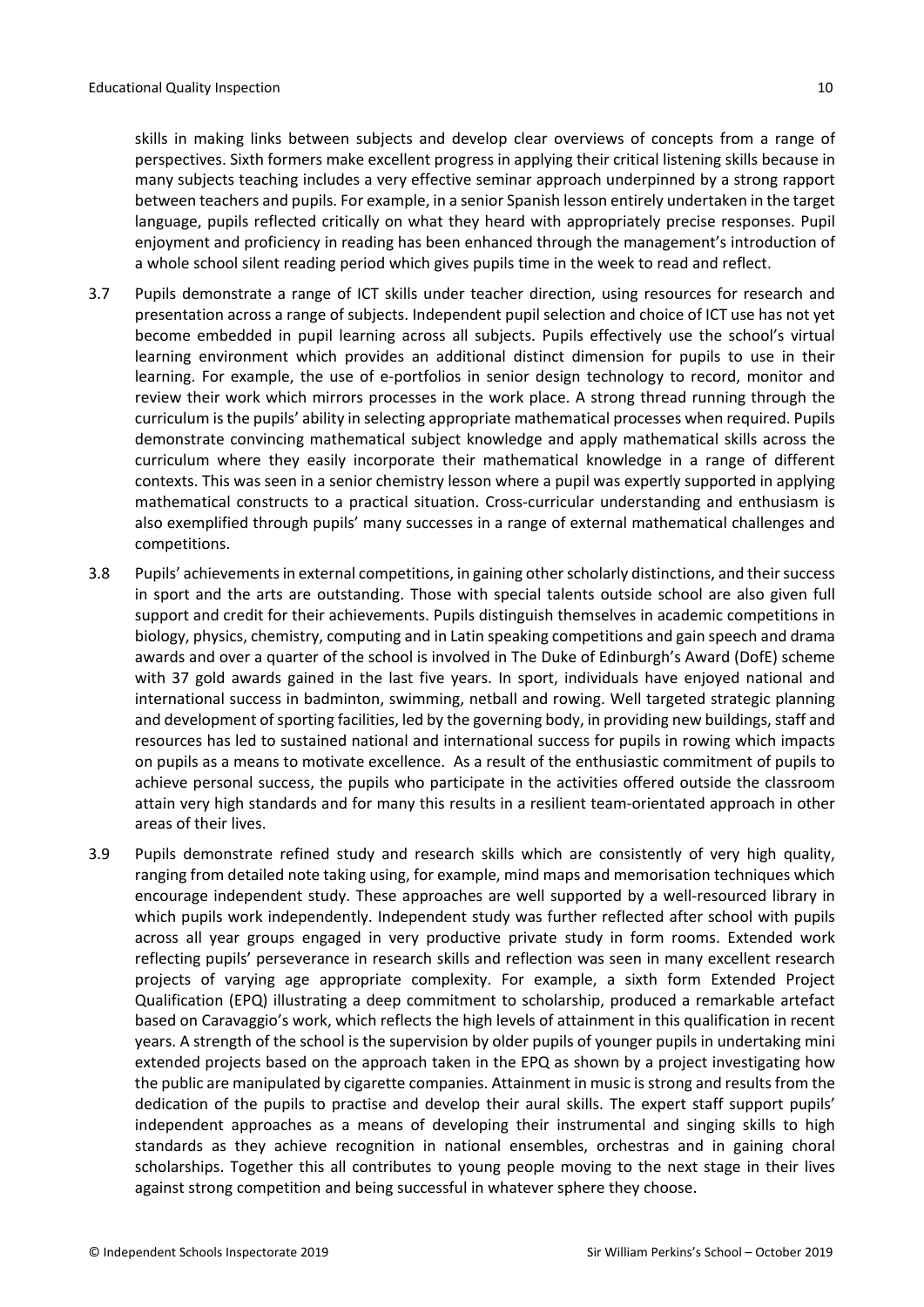- 3.10 The pupils' high levels of attainment are reflected in their performance in public examinations. Using data from the years 2016 to 2018, results at GCSE have been well above the national average for maintained schools. In the same period, results in IGCSE examinations have been higher than worldwide norms and results at A level have been well above the national average for sixth formers in maintained schools. The large majority of leavers proceed to universities in the UK with challenging entry requirements which pupils are successful in obtaining.
- 3.11 Pupils' levels of attainment, as indicated by the evidence from lesson observations, interviews with pupils and scrutiny of their work, together with standardised measures of progress, show that pupils make excellent progress over time. Data provided by the school show that pupils with SEND and EAL make progress that is in line with their peers and in some cases exceeds them. These pupils achieve well as their individual needs are accurately identified by the learning support department and effective support plans put in place. This is followed up by careful monitoring and review to ensure that teachers adapt their lessons to ensure that these pupils' needs are met. More able pupils are identified and challenged to develop their thinking; they consistently achieve high levels of success as demonstrated by the EPQ results and in a wide range of external competitions and Olympiads. There was almost unanimous support from parents and pupils in the questionnaires that the school enables high levels of progress.
- 3.12 The pupils' attitudes and success across the school are due to carefully focussed and planned management of the learning environment by the school's leadership. This nurtures pupils to work collaboratively and to take on the leadership of their own learning. All groups of pupils consistently demonstrated excellent attitudesto learning and achievement and sought to do their very best. Pupils were focussed for the start of lessons to engage in a classroom ethos of mutual respect which fully embraced the values of the school. This was further exemplified in pupil discussions and the questionnaire comments where the overwhelming majority of pupils wanted to celebrate their school and how it supports them in their pursuit of excellence as they progress. In particular teachers have high expectations and consistently model very positive attitudes to learning and achievement which are firmly embedded in the school values. This results in pupils who are comfortable in confidently challenging their own understanding and so take responsibility for their own learning.

# <span id="page-10-0"></span>**The quality of the pupils' personal development**

- 3.13 The quality of the pupils' personal development is excellent.
- 3.14 Pupils are responsible and confident young adults who have a highly developed sense of self where through their contemplative nature and authentic personal understanding they display selfconfidence without arrogance. These qualities are developed by the school meeting its aims to foster confidence, excellence and integrity in its pupils through its strong commitment to teaching and learning. Pupils respond positively to the excellent staff role models who demand high standards of behaviour and responsibility within the community which inspires pupils to live their lives with selfdiscipline and a moral purpose.
- 3.15 Pupils show resilience which was revealed in pupil discussions as they reflected on how they improve their own learning and performance. In discussion pupils lucidly described the multiple opportunities they have to build their own self-confidence through music, dance and drama and in classroom activities. They readily demonstrate reflection and awareness of their personal and social situation. Junior pupils commented that their induction programme was excellent and allowed them to develop an understanding of the ethos of the school and its focus on integrity. Older pupils commented that, though the school encouraged excellence it did not mean perfection and they were helped to take a balanced approach to life. These very positive outcomes are developed through a well organised caring proactive pastoral system which has developed a mutually supportive set of common values. This leaves all pupils knowing there is always someone to talk to and that they will be supported in making the right decision when facing difficult choices regarding leading a moral life.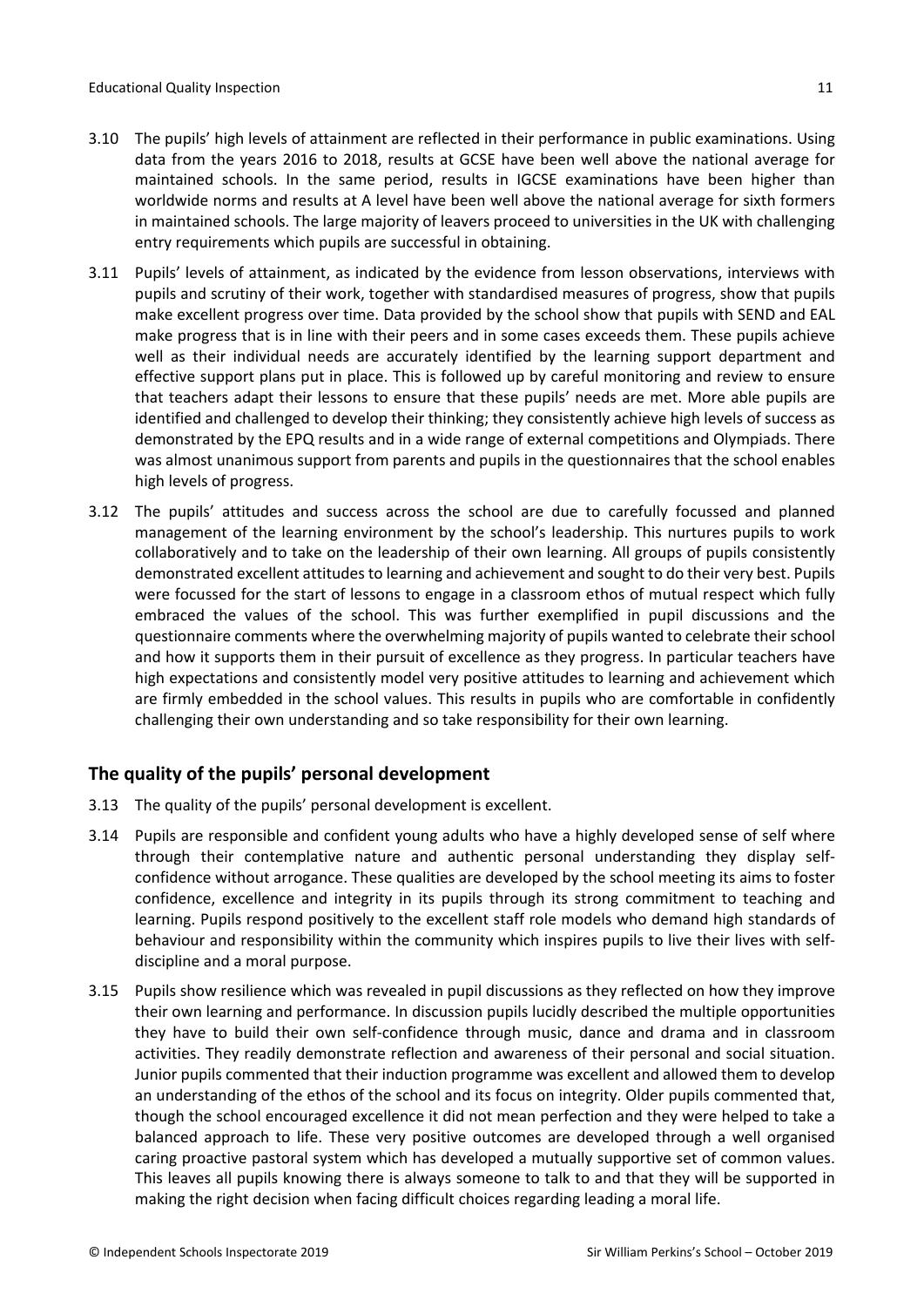- 3.16 Pupils have extremely well-developed decision making skills, created by a nurturing personal, health, social, citizenship and economic education (PHSCE) programme which encourages reflection and the skills to determine academic and extra-curricular targets. As a result, pupils are able to create their own informed pathways. Questionnaires highlighted that a very small minority of pupils felt that the school could support them more in making choices about more diverse careers and educational routes; the team found such information was available. Underpinning these excellent decision making skills is the application of integrity, a quality that pupils understand through clear unambiguous teaching and guidance from the pastoral team who encourage young people to think for themselves particularly if they have made an error of judgement.
- 3.17 Pupils have an appreciation of the non-material aspects of life as shown in the sixth form artwork which reflected on an understanding of individual mental health perspectives. Pupils reflected that in some assemblies and visits to religious buildings in this country, and on cultural trips abroad, they had enjoyed a sense of wonder in response to stimulating experiences and surroundings, and expressed gratitude for their own personal circumstances. However, in discussion pupils rarely articulated their understanding of their spiritual place in the material world and were not confident in explaining this dimension of their lives.
- 3.18 Pupils have an excellent understanding ofright and wrong; they are kind to each other and considerate to their teachers. They understand and respect systems of rules and laws demonstrating a keen sense of fair play and justice. They challenge prejudice inside and outside of school. This was shown in the pupil questionnaires where a very small minority felt that favouritism took place regarding the way in which school rules were administered; on investigation the inspectors recognised that there were perceived inconsistencies and that the occasional anomaly stuck in a pupil's mind because it was so rare.
- 3.19 Pupils observed during the visit were all well behaved and willingly engaged in discussion, they accept responsibility for their own behaviour. They have a full understanding that it is unacceptable to be a bystander so they will challenge their peers if they think they are misbehaving. They are quick to show initiative in addressing new issues, as seen in the formation of the LGBTQ discussion group and in expressing their views through wall displays on their moral response to terrorist attacks in London. Pupils engage in moral debates with enthusiasm which was seen in a junior religious studies lesson debating the relative importance of each right in the UN Declaration of Human Rights. In doing so pupils showed their ability to engage in deep moral issues.
- 3.20 Pupils socialise with ease which is a real strength of the school. They are skilled at maintaining excellent friendships based on mutual respect and provide support to each other, for example older pupils supporting younger pupils settling in. Much of the support is spontaneous as seen in pupil support of house competitions and year events such as the Year 8 form concert series. This is a consequence of a school culture of easy relationships and social confidence. Pupils showed sophisticated empathetic skills as they worked together solving problems and achieving common aims, as shown through the £10 challenge where junior pupil groups used their entrepreneurial skills to raise money for charity. Pupil-initiated charity fundraising and their time commitment to local organisations are strengths which further supports a highly successful DofE scheme. Pupils' personal development is greatly enhanced by these opportunities allowing the pupils to take part in largely pupil led charitable events as well as some outreach work with local care homes.
- 3.21 Pupils demonstrate excellent productive relationships towards each other irrespective of culture or background. The house system encourages successful relationships as older pupils fully embrace the responsibility to look after younger pupils and help them with their relationships. Pupils demonstrate strong mutual respect towards each other and value each other highly. For example, sixth form pupils act as study buddies for younger pupils, giving a real sense of responsibility for younger pupil wellbeing. Pupils can be themselves and are respected for their individuality and what they bring to the school community. Pupil interviews showed that they are inquisitive about the world around them and appreciate their own good fortune. They are keen to make an impact on the wider world,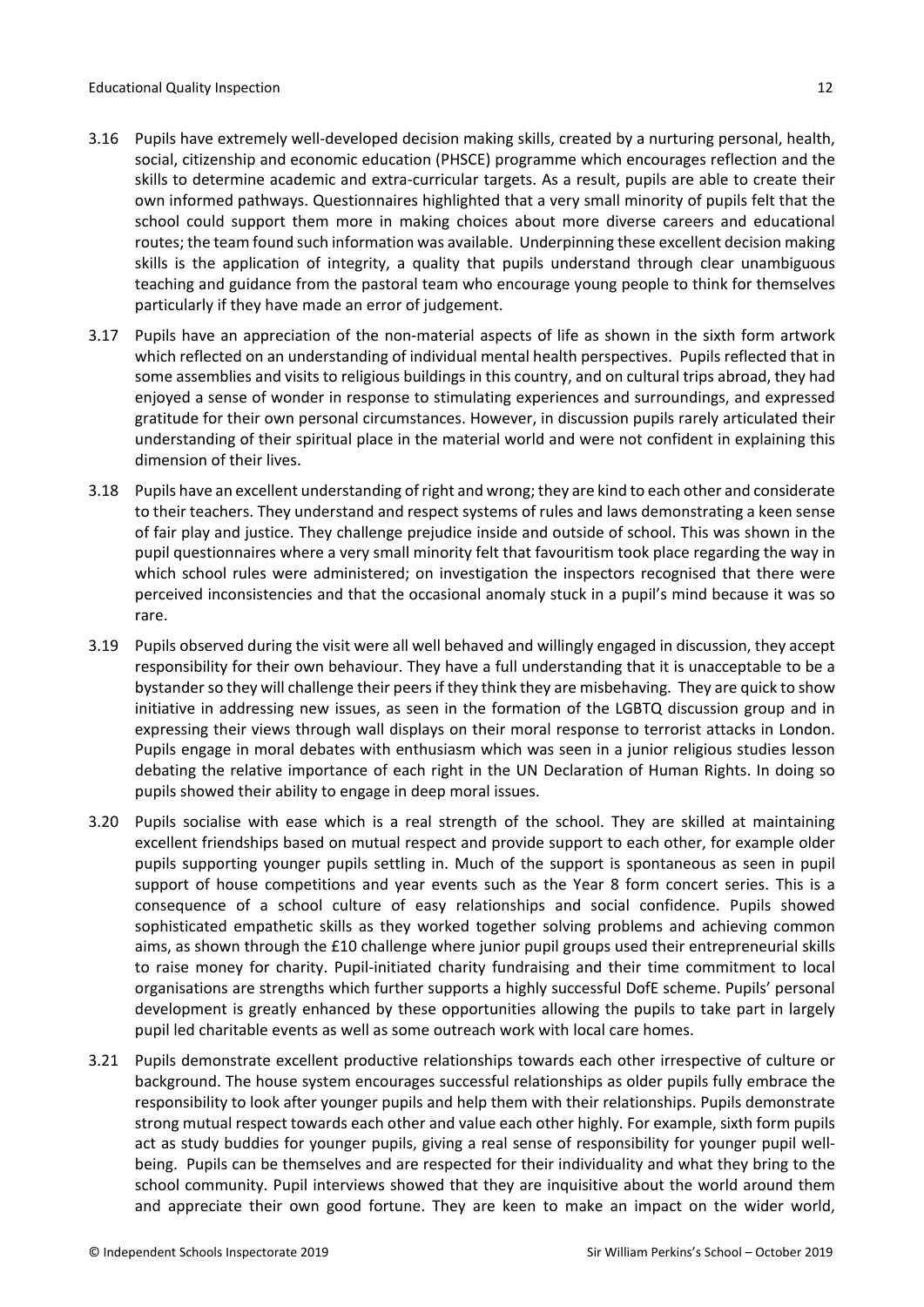supported by an active alumnae association. The school promotes a culture of 'it's alright to fail as long as you have had a go' which is reinforced through the pupil support seen in lessons when pupils hypothesise and are encouraged to articulate their responses, fully supported by their peers.

- 3.22 Pupils have highly developed levels of sensitivity and tolerance to those from different backgrounds and traditions; this has been created through the school's long-standing relationship with a school in Ghana. Pupil discussions and reflective project work based on this work and local UK visits have also enabled pupils to appreciate the cultural diversity of modern Britain at first hand. In discussion pupils view themselves as global citizens who can make a difference and do seek opportunities both in the school and in the wider community to take on responsibilities and to support those less fortunate than themselves. Their cultural curiosity is developed though a wide range of overseas trips, including language exchanges to Germany and cultural trips to China, Greece and Italy. This underlying international perspective was seen in the enthusiastic approach pupils took to Commonwealth week where pupil groups created a country-focussed charity-fashion show using recycled material reflecting different countries.
- 3.23 Pupils have an excellent understanding of how to stay safe and appreciate how to be physically and mentally healthy, particularly in terms of diet, exercise and living a balanced lifestyle. The well-being centre, the diverse PHSCE programme and catering committee enable pupils to feel that they have a voice as they make reasoned choices in pursuing a healthy lifestyle, for example a group of sixth form pupils had proposed 'Meat free Mondays' which had been implemented. Junior pupils commented very positively on the school's leadership for its introduction of a dedicated well-being centre staffed by onsite counsellors to sensitively address the possible impact of mental illness and stress on pupils as they felt they had somewhere to go if they felt unhappy.
- 3.24 Questionnaires showed a small minority of pupils did not feel that the school encouraged a healthy lifestyle; in discussion pupils observed that they could buy chocolate from the tuck shop and a full range of sports was unavailable in the senior years. Inspectors took the view that the school was giving pupils responsibility and choice in its tuck shop provision as fruit and other healthy options were available. Likewise, there was a wide range of healthy physical activities available to senior pupils if they choose to pursue them; from a parental perspective a very large majority of parents did feel the school encouraged pupils to adopt a healthy lifestyle and the overwhelming majority felt the school is a safe environment, particularly with regard to online safety. Pupils move on to the next stage in their lives with confidence and self-assurance wanting to live adventurously whilst approaching the concept of risk sensibly in all that they do.